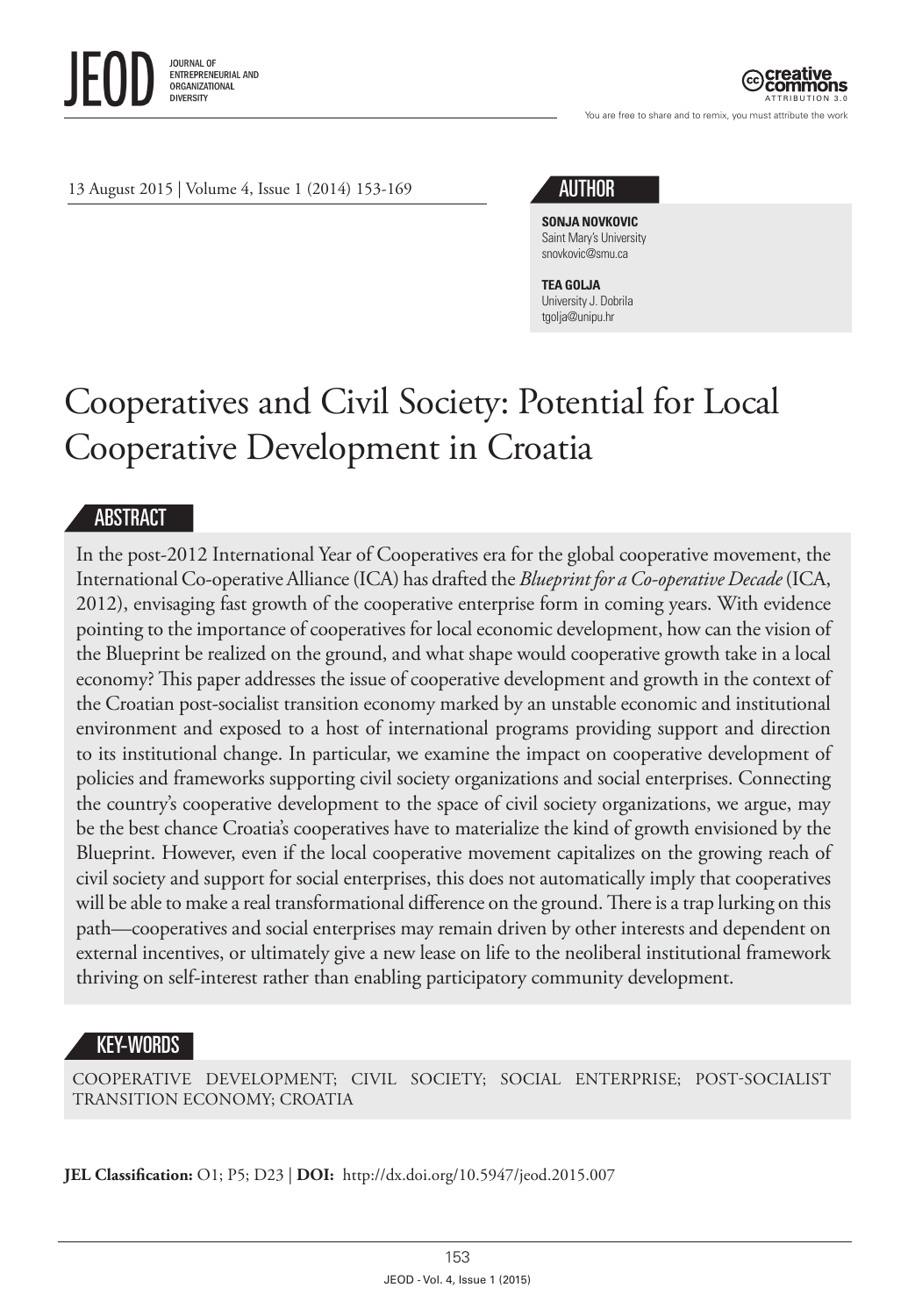# **1. Introduction**

Cooperatives have had a key impact on regional development in some of the most industrialised regions of the European Union (EU). They have become a model for the self-employed and the liberal professions, have grown significantly in public services and new sectors, as well as succeeded in labour integration of disadvantaged persons. The cooperative model has also been a springboard for social innovation (European Parliament, 2013). In light of this, cooperatives have played a key role in the EU in economic and sustainable social development.

Croatia's economy has also included cooperatives during its turbulent history of changing political and economic regimes (Golja and Novkovic, 2014). Judging by the history of co-op development in the region, periods of success were driven by local needs and marked by the right type of supporting institutions. In particular, those institutions included the legal framework under the rule of Austria-Hungary in the 19th and 20th century, and particularly supportive capitalization methods—more precisely, an agrarian bank instituted by the local government. Although these developments were enabled by a colonial power at the end of the 19th century, local development needs and supportive policies were actually fuelling the decision-making and purpose of cooperatives at the time, particularly in rural areas.

The country's current quest for local and regional economic solutions to multinational corporate dominance and widespread unemployment does not yet fully realize the potential of the cooperative model. This paper therefore explores the pre-conditions for the advancement of cooperatives in Croatia today, coupled with cooperative-led local economic development, as a by-product of the fast growth of associations and other civil society organizations. The spread of civil society organizations (CSOs) took off under the auspices of international donor organizations, but is also due to policy shifts under various pressures from the EU and the more recent access to the European Social Fund after Croatia joined the EU in 2013. In the maze of small, disconnected projects aimed at anything from modernization of school curricula to the integration of marginalized populations into the labour force, one can also find some cooperative development projects. But how are cooperatives being developed in Croatia? Are they genuine cooperatives adhering to the internationally recognized values and principles of cooperation (ICA, 1995), or are they a product of the opportunity to cash in on the massive influx of European funds? And what is the likelihood that these cooperatives and other forms of social enterprise will in fact result in long-lasting local development with stable jobs and stable communities?

The argument we make in this article is three fold: first, we establish the general relationship between cooperatives and civil society or social movements; next, we illustrate the push in the Croatian economy for the development of social enterprises that comes from pressures of the EU ensuing change in government policy; and lastly, we examine the agents of cooperative development to illustrate the difference between Croatian cooperatives attached to new social movements and other cooperatives whose members are capitalizing on the policy push and incentives rather than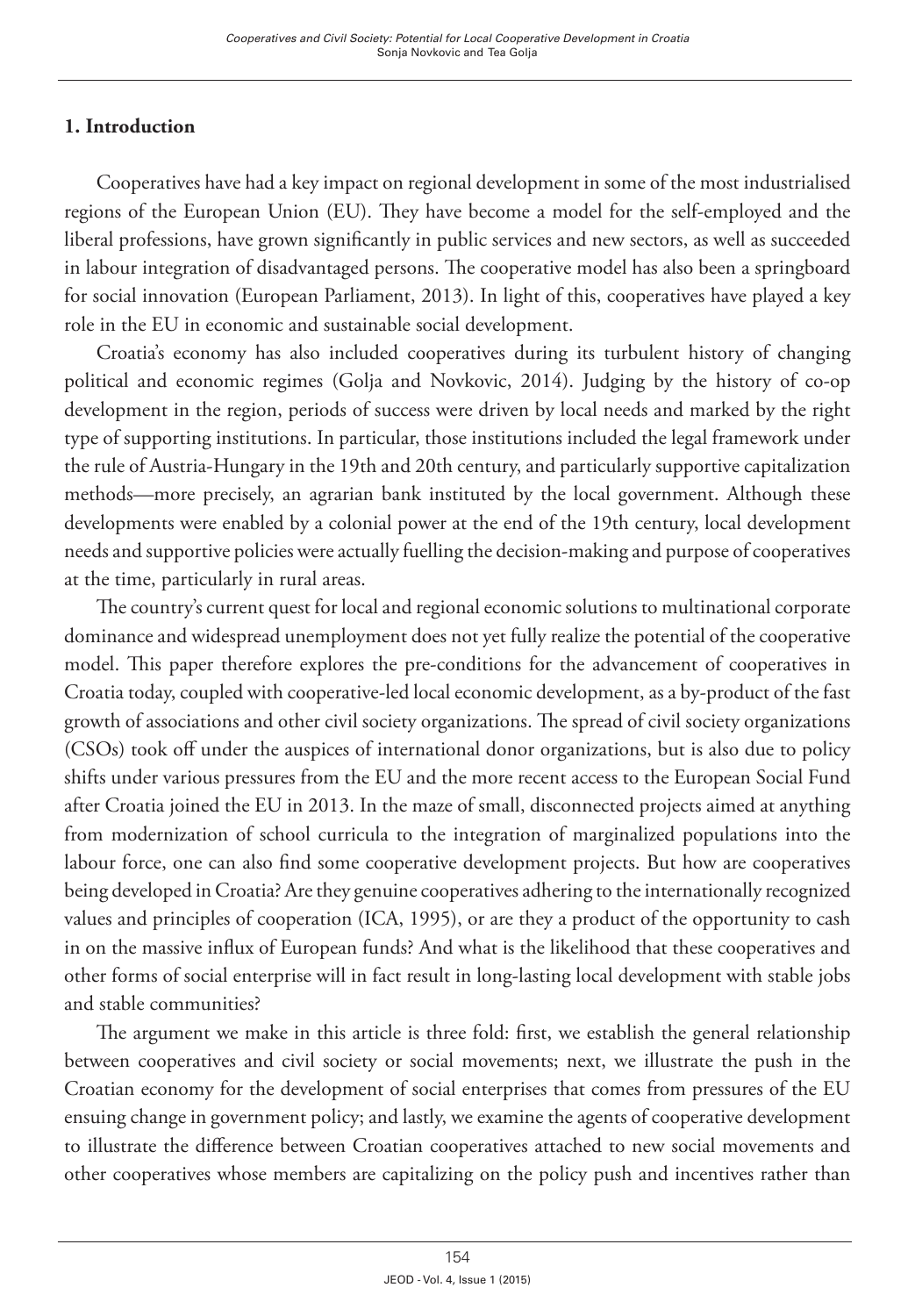forming around common issues of interest to members. Using literature review and secondary data collection and analysis, we argue that genuine cooperative development in Croatia that results in local community development is more likely to coalesce around causes of civil society organizations and social movements rather than in existing policy frameworks directed to cooperatives at the national or the EU level. However, policies indicative of a developmental state, if adopted, could provide the right type of incentives for local development built on cooperative values and solidarity. We question, ultimately, whether the current socio-political climate in Croatia lends itself to such a shift.

The paper is organized as follows: in Section 2 we examine the positive relationship between cooperatives and social movements/civil society organizations in developed capitalist economies, and look at the causes of a relatively less successful relationship in developing countries. Section 3 presents a discussion of the origins of the explosion of civil society organizations in post-socialist Croatia and its supporting institutional environment, while Section 4 outlines the Croatian strategy for the development of civil society and social enterprises in the next decade, which, we argue, could provide fertile ground for cooperative development. Section 5 is a critical reflection on the genuineness of cooperative growth and implications for regional socio-economic development. Section 6 concludes.

## **2. Cooperatives and the civil society**

"'[C]ivil society' is used to highlight the role of associational life—interest groups, social movements, grassroots organizations, and so on—in occupying or creating social spaces beyond the full control of the state apparatus. This 'selforganizing' or 'autonomous' quality of civil society is said to allow associational life to act as both a staging ground for opposition to the (always potentially, if not actually, authoritarian or predatory) state and the basis for mobilizing plural, popular agencies as an alternative site of politics in an evolving democratic society" (Kamal Pasha and Blaney, 1998: 420).

Generally speaking, civil society organizations (CSOs) in democratic societies thrive under the capitalist system founded on individualism (Kamal Pasha and Blaney, 1998; Lypschutz, 2006). The impetus for the development of CSOs typically arises with social and economic injustice, reflected in large social inequalities and marginalization often fuelled by unfair factor income distribution<sup>1</sup>, but also political activism. Paradoxically, while some CSOs form in opposition to state institutions, they need a supportive state in order to thrive (Kamal Pasha and Blaney, 1998). In the post-socialist transition economies in Eastern Europe, the push for the development of civil society was seen by outsiders and international development agencies as a necessary condition and a foundation of new democracies.

<sup>1</sup> Income distributed between capital and labour inputs in production.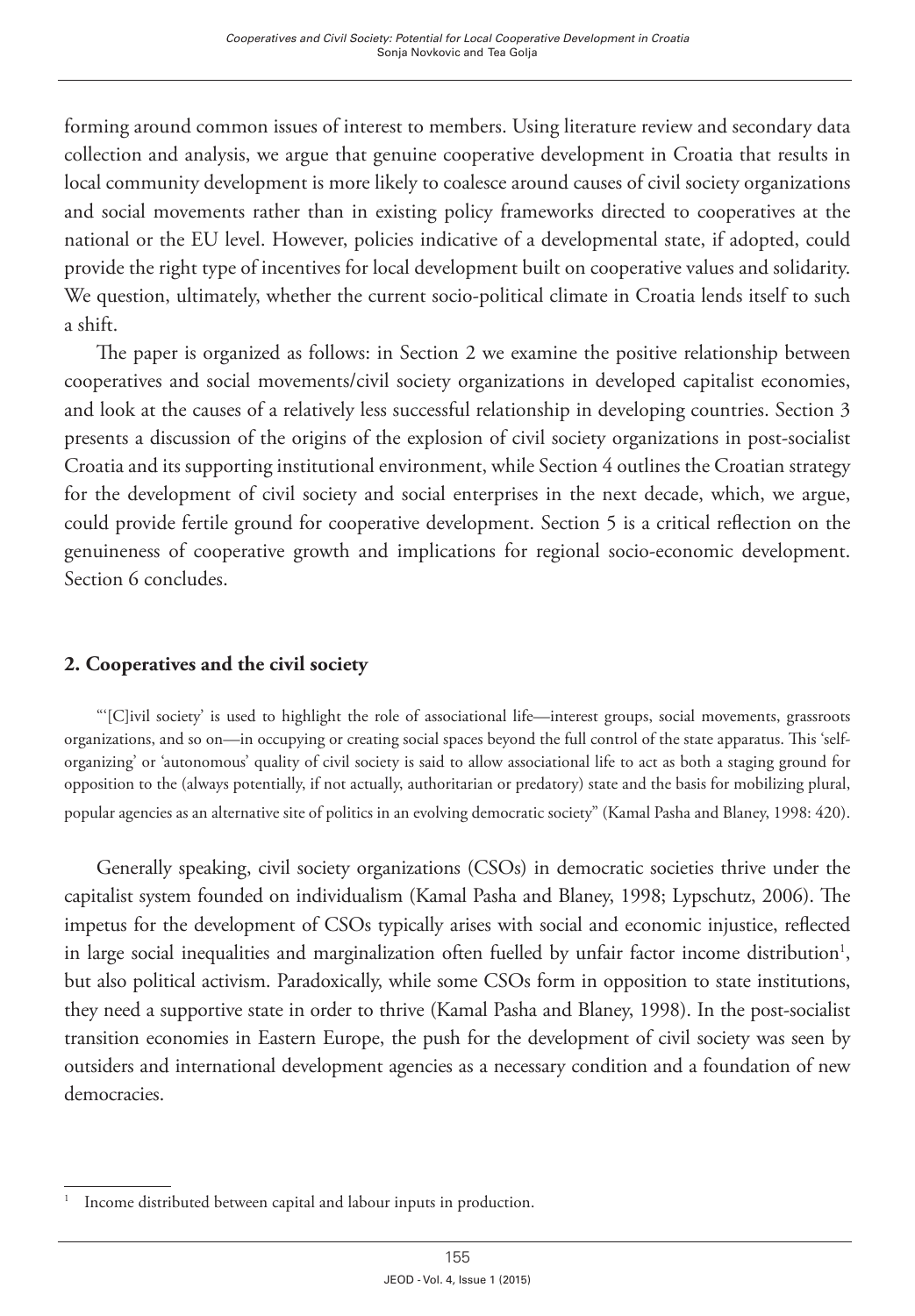Cooperatives have been connected to various social movements throughout their history of development in capitalist systems. They emerged as economic vehicles in support of various civil society needs and demands, such as farmers' movements, women's movements, and workers' movements in the 19th and 20th century and, more recently, fair trade movements or environmental movements, among other (Gijselnckx and Develtere, 2008). Initial cooperative developments in the UK and elsewhere in the West were driven by a quest for social change, rather than being merely about creating new business. In general, there is ample evidence that successful cooperatives are linked to social movements, and/or are themselves a movement deeply connected to social justice issues.

While not everyone agrees that cooperatives form a social movement, and not all cooperative members believe they do, their entrenchment in community with a shared purpose and values proves to be the key to their longevity and success as cooperatives. Evidence of cooperative degeneration (Fulton and Hueth, 2009; Herman and Sousa, 2012) suggests it is often caused by lack of member engagement and inappropriate—isomorphic<sup>2</sup>—managerial decisions under market competition. Cooperatives that emerge stronger out of crises typically do so by returning to their origins and tapping into social movements their members care about<sup>3</sup>. Gijselnckx and Develtere (2008) discuss the return of large cooperative banks in Europe to their cooperative roots through the closeness of their members and leadership to social movements, but also under external pressures demanding social responsibility and ethical business practices that further enforce re-examination of cooperative values.

While all associational life based on voluntary participation requires some degree of individual action, not all CSOs are movements. Develtere (1992) describes social movements as social phenomena resting on three pillars: a joint belief or cause (ideology), member-mobilization and participation in a common action (praxis), and some form of organization.

In that sense, cooperatives as organizations can be viewed as an extended arm of a social movement with shared values (see also Duguid, Tarhan, and Vieta, 2015). Cooperatives defined as purely an organizational form are premised on a joint economic interest and are missing the common bond (values) and engagement components that they share with other social movements (Develtere, 1992). This connection with other social movements is at the same time the key cause of a wide range and diversity of cooperative organizational forms. Further, rootedness in particular forms of social action and shared interest may also be the cause for separation from other such movements, and a source of difficulty in exercising the principles of open membership and inter-cooperation. Develtere posits that cooperative movements are either central or peripheral in their linkages to other movements. When cooperation is

<sup>2</sup> Di Maggio and Powell (1983).

<sup>3</sup> See for example the story about the revival of the Desjardins movement through democratic deliberations, in Sanchez Bajo and Roelants (2011). See also Fairbarn (2001) for a discussion about the links between cooperatives and new social movements.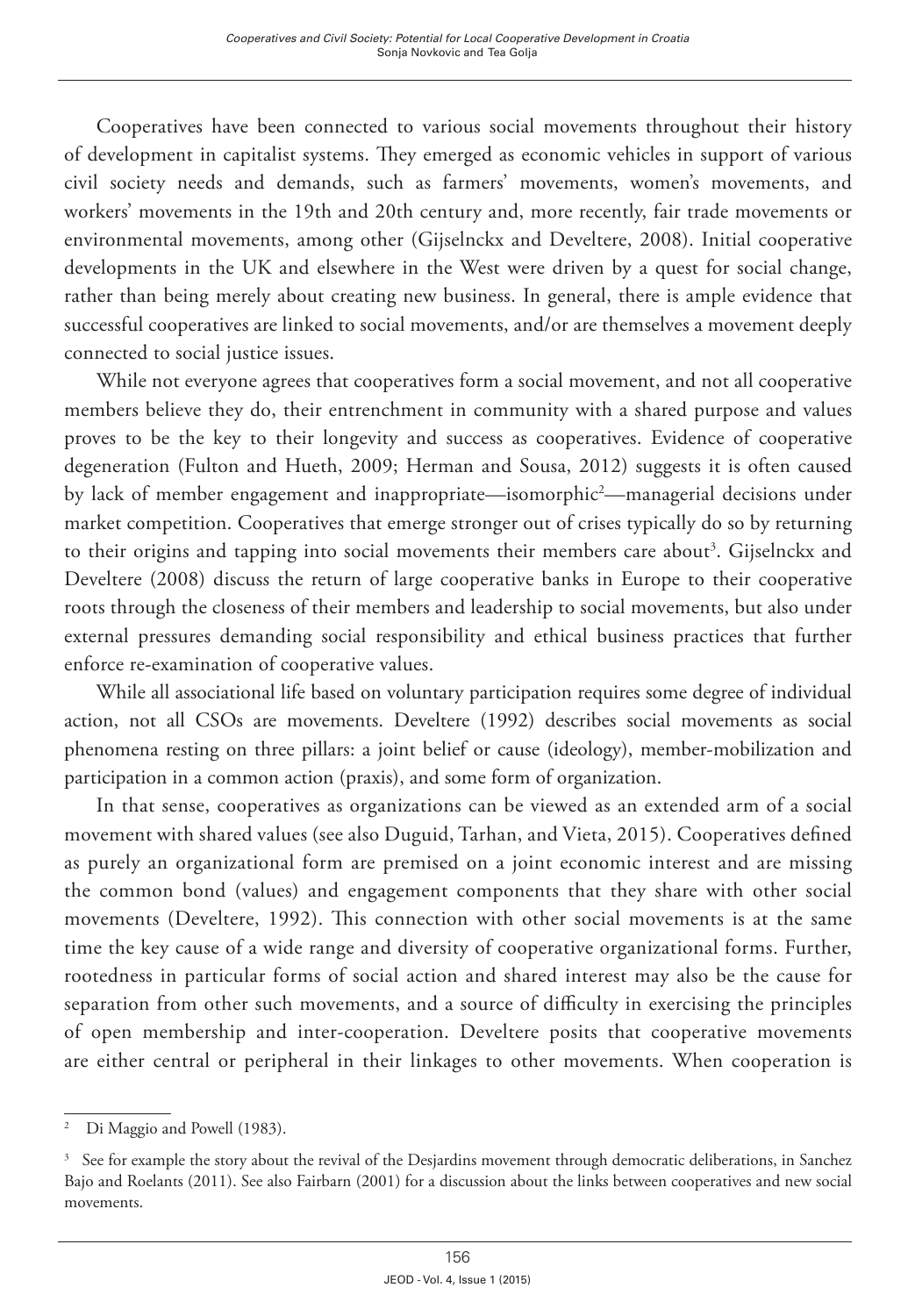the central value, it attracts a variety of groups sharing similar values and principles; when peripheral, it falls subordinate to the main cause of group action.

In a setting of a developing country, with marked dependency on external funding, institutional frameworks are often set to support a cooperative *sector*, rather than a cooperative *movement* (Develtere, 1992). In other words, local cooperative members may not relate to the values of cooperation (i.e. "cooperativism" that implicates transformative social change based on solidarity), but nevertheless carry out a cooperative business because its development is supported by international donor agencies. The issue is subtly different, but with a similar outcome in mature cooperative systems they can dwindle when cooperation succumbs to market pressures and becomes a technocratic regime ("business like any other"), or they can be rejuvenated with the return to the development<sup>4</sup> and support of the wider cooperative movement (Diamantopoulos, 2013).

Cases in point for healthy cooperative-centred regional development are, among others, the economies of Mondragon in the Basque region of Spain, Emilia Romagna in Italy, and the province of Quebec in Canada. While the former two flourished on the internal building of networks and clusters, Quebec's success included policies of developmental state and civil society organizations with a shared interest and vision. Cooperative development in Quebec became synonymous with territorial development and a solidarity economy in need of local job creation, community development and joint prosperity.

### **3. Cooperatives and the civil society in Croatia**

The early beginnings of cooperativism in Croatia at the end of the 19th and early 20th centuries can be linked to farmers' movements. These movements gained support in the right kinds of colonial institutions, namely the Austro-Hungarian cooperative law, followed by the indigenous policies and institutions supporting rural development—an agricultural bank and a legal framework conducive to cooperative development and the development of cooperative federations (Golja and Novkovic, 2014). Besides this, the connection to Catholic social doctrine (Ellerman, 1982) was strong in the coastal areas of Croatia and the islands in the late 19th and early 20th century, providing leadership and further social support for cooperative development.

Forty years of self-managed socialism removed the link to "civil society", as the state implemented legal protection of various social welfare provisions; labour rights and benefits were particularly important. Cooperatives under the post-1974 socialist self-management served as associations for self-employed farmers, artists or tradespersons, allowing them cost savings for supplies or easier access to markets, but it was also a vehicle for their integration into the system of "associated labour" and providing access to social welfare services to the self-employed (Golja

This developmental regime includes education, networks, and community development (Diamantopoulos, 2013).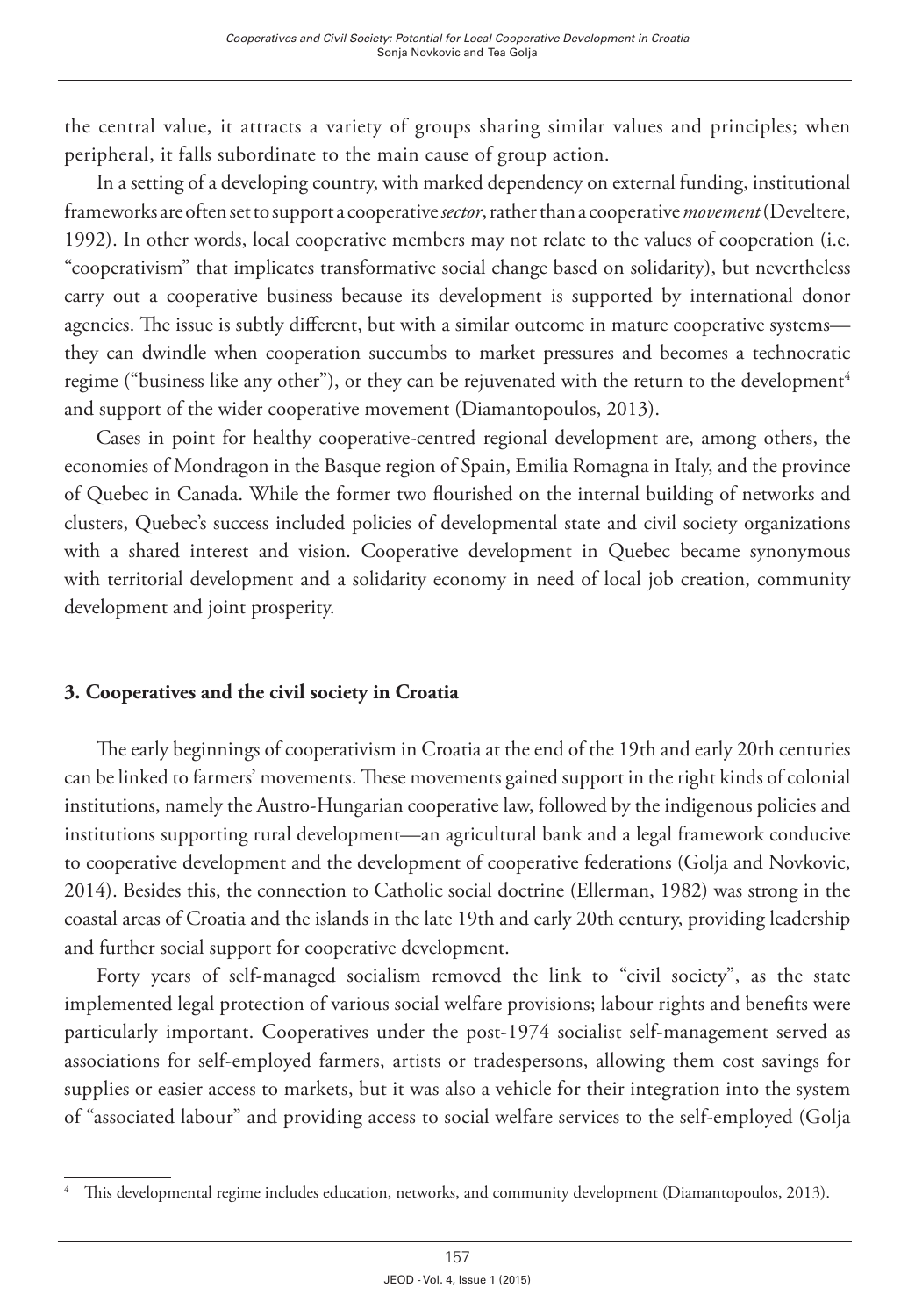and Novkovic, 2014). While cooperatives were associations of members sharing an economic interest, CSOs in Croatia within the Yugoslav socialist state promoted collectivism and were  $l$ imited to cultural and social civic engagement $^5\!$ .

# *3.1. Institutional developments*

The development of civil society organizations in post-socialist Croatia in the early 1990s was initially linked to the anti-war movement, to be replaced by non-governmental organizations (NGOs) dealing with displacement of refugees and other social issues that were the outcomes of the civil war (1991-1995). While the war slowed down the development of the civil society (Bezovan, Zrinscek and Vugec, 2005), it also invited massive intervention by foreign humanitarian organizations, engaging the local population in humanitarian efforts and evoking solidarity. This contributed to the rise of citizens' self-organization through various associations. However, at the same time, international agencies and philanthropies (UNDP, The Soros Foundation, USAID, SIDA-Sweden, MANTRA-The Netherlands, and others) were providing support for development of civil society organizations under the prevailing doctrine of the required bottom-up social change in support of post-socialist economic and political transitions to capitalism and political multiparty democracy.

During the 1990s the political environment was highly unfavourable towards CSOs, perceived to be mostly about political activism and opposition to the governing party. The right-wing government at the time accused CSOs of supporting the enemies of the new state (Bezovan and Ivanovic, 2009). Adoption of the *Law on Associations* in 1997, and a challenge of its constitutionality filed by a group of CSOs that led to changes of the law three years later, could be considered a turning point in the development of indigenous civil society in post-war Croatia (ibid.). Apart from defining the criteria for forming an association, the law regulated the transformation of the old "social organizations" (*drustvene organizacije*) into associations, including privatization of their assets.

The process was highly politically charged and marked by external intervention with a massive inflow of funds that sparked competition for funding between local recipient CSOs and social groups, rather than assisting in the development of home-grown forms of self-help organizations. Foreign NGOs became places of employment and building the grants-application- writing capacities for the young English speaking elite that continued on developing their own CSOs in the early 2000s (Stubbs, 2007).

The government Office for relations with the non-profit sector was established in 1998 (the Office) under international pressure (Bezovan and Ivanovic 2009). The political climate changed after the 1999 elections, with a newly elected government advocating for the democratization of

<sup>5</sup> Political engagement was scrutinized under the single-party political system. Social organizations (*drustvene organizacije*) were mostly active in the provision of cultural services and needs of ethnic minority groups, sports clubs, youth organizations, women's organizations, and the like.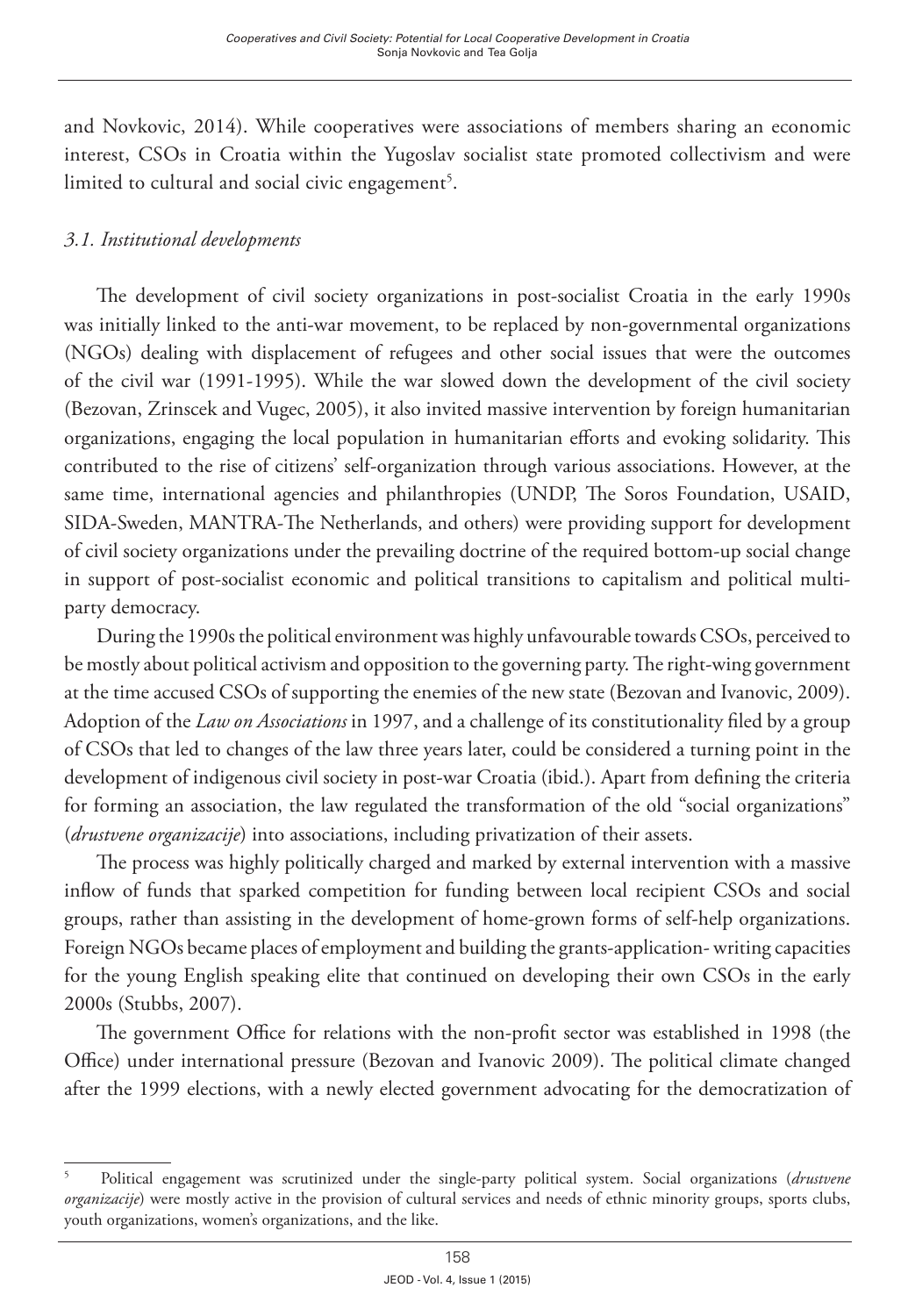society (Bezovan, Zrinscek and Vugec, 2005) and calling for a more meaningful role for the Office whose initial function was merely to coordinate disbursements of donor funds to the civil sector. This role was expanded in 2001 to include creation of partnerships with the non-profit sector (Rosandic and Varga, 2012).

The National Foundation for Civil Society Development was established four years later (Government of the Republic of Croatia Official Gazette, 173/03) with the basic purpose of promoting and developing civil society in the Republic of Croatia<sup>6</sup>. It is the leading public institution for cooperation, linking and financing CSOs in Croatia. Government attitudes toward CSOs were slowly changing in the early 2000s, to a large extent due to external political pressures.

# *3.2. Policy toward civil society organizations*

The most recent policy developments toward civil society organizations are reflected in the document *Strategy for Development of Civil Society in Croatia 2006-2012* (Government of Croatia, 2012) (from now on *Strategy for CS Development*), where the Croatian government explicitly states that it is "decentralizing and de-institutionalizing the provision of social services it cannot afford to offer, or is unable to provide equitably in different regions of the country" (ibid.: 42). In order to facilitate this process, and as a direction for its social policy, the Croatian government is providing support for the development of CSOs, expecting them to fill the gaps in the delivery of social programs. The document also refers to challenges imposed by the lack of access of remote communities to ongoing EU funded projects, clearly indicating that its strategy for local development rests on the external funding of capacity building programs.

The *Strategy for CS Development* specifically points to the economic role of CSOs in local social and economic development. In particular, their role is twofold—on the one hand they provide social services, and on the other they are seen as initiators of social innovations and agents for social entrepreneurship. While acknowledging that social enterprises are still an underdeveloped type of organization in Croatia, the *Strategy for CS Development* defines them as grassroots organizations whose mandate is to provide social benefits, and includes various legal forms such as associations, foundations, private businesses, and cooperatives. Social entrepreneurship is seen to address social problems using the business approach. Moreover, social enterprises are defined as democratically governed (although, in practice, not all are), built on solidarity, and mindful of the needs for sustainable development. The document further identifies obstacles for the spread of social entrepreneurship in Croatia, mainly reflecting a lack of understanding of this business model and

<sup>6</sup> The key roles of the National Foundation are: (a) encouraging citizens to action, involvement and participation in community development; (b) building capacity of the civil society; (c) development of cross-sectoral cooperation and cooperation between civil society organisations; (d) increasing public influence and visibility of the work of civil society organisations; (e) development of social entrepreneurship and employment in the non-profit sector; and (f) increased role for CSOs in framing public policy (Nacionalna Zaklada za Razvoj Civilnog Drustva, 2014).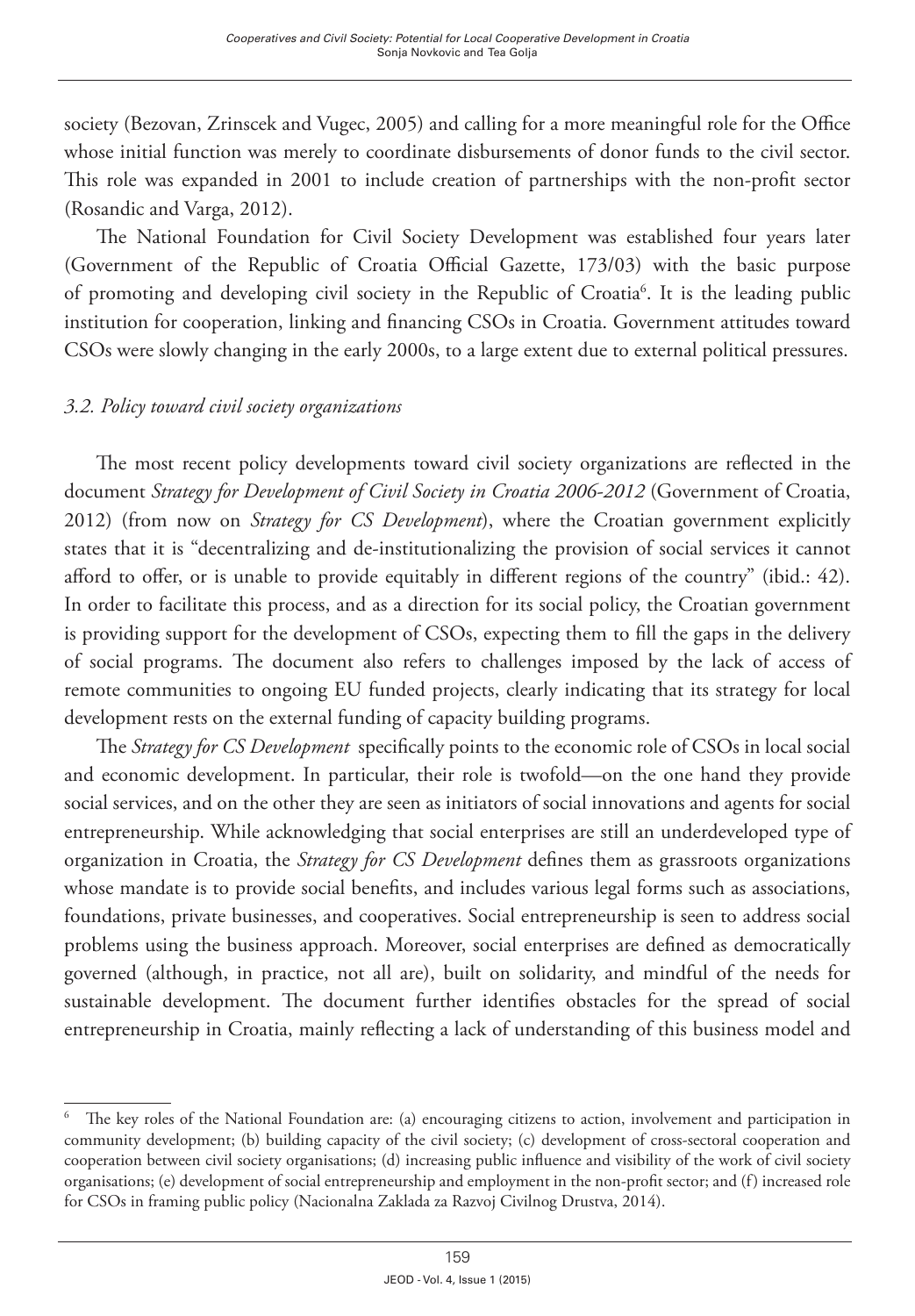of its potential for social and economic development<sup>7</sup>. It also outlines policy proposals to increase the visibility and impact of social enterprises<sup>8</sup>.

# *3.3. Civil society and economic development*

In the economic development literature CSOs are perceived as an important part of the fabric of a fledgling democracy. They are also seen to be the agents for social capital development, but are less successful in providing employment, activating production and providing financial services (Veltmeyer, 2007). CSOs are typically funded by memberships, donations and government programs, but in recent years they are increasingly resorting to self-finance through various economic activities. Such efforts have been given support by international development agencies, as well as governments under severe fiscal constraints. While this type of activity on a small scale is not new for Croatia's CSOs, formation of social enterprises by communities and civil society is a more recent phenomenon, and one that looks a lot like the process of "europeization", or in some cases "anglosaxonization", of entrepreneurial forms brought to bear by the withdrawal of the welfare state in Europe and elsewhere. Indigenous forms of industrial enterprise that rested on collective action and provided for community development have been replaced by oligarchic tendencies in the appropriation of profits and socialization of costs, creating social externalities that are now supposed to be addressed by social enterprises.

In the process of accession Croatia has harmonized its legislation with the EU and accepted social entrepreneurship as part of sustainability strategy for its civil society (Rosandic and Varga, 2012). The understanding of the concept of social enterprise includes the cooperative organizational form, thereby opening the doors for industrial democracy and the transformational character of the cooperative model. While the tide has turned towards a more supportive environment for social enterprise development under the harmonization with EU policies, it is not yet evident that cooperatives are taking centre stage in this effort. This gap presents an opportunity for cooperative growth and cooperative-led development, particularly in the new and emerging industries connected to the local economy such as renewable energy, homecare, organic food and ethical production, consumption, and finance.

<sup>7</sup> In all, one is left with the impression that the official document is a translation of EU documents, and it does not ring true to the local realities, sensibilities, or history and traditions.

<sup>8</sup> The understanding of social entrepreneurship and policy gaps outlined in the CS Strategy carried into the newly developed *Strategy for Development of Social Entrepreneurship in Croatia 2015-2020* framework, funded predominantly by the EU Social Fund, in which social entrepreneurship is further defined to be based on the principles of social, environmental and economic sustainability and whose surplus revenue is in large part invested for the benefit of the community.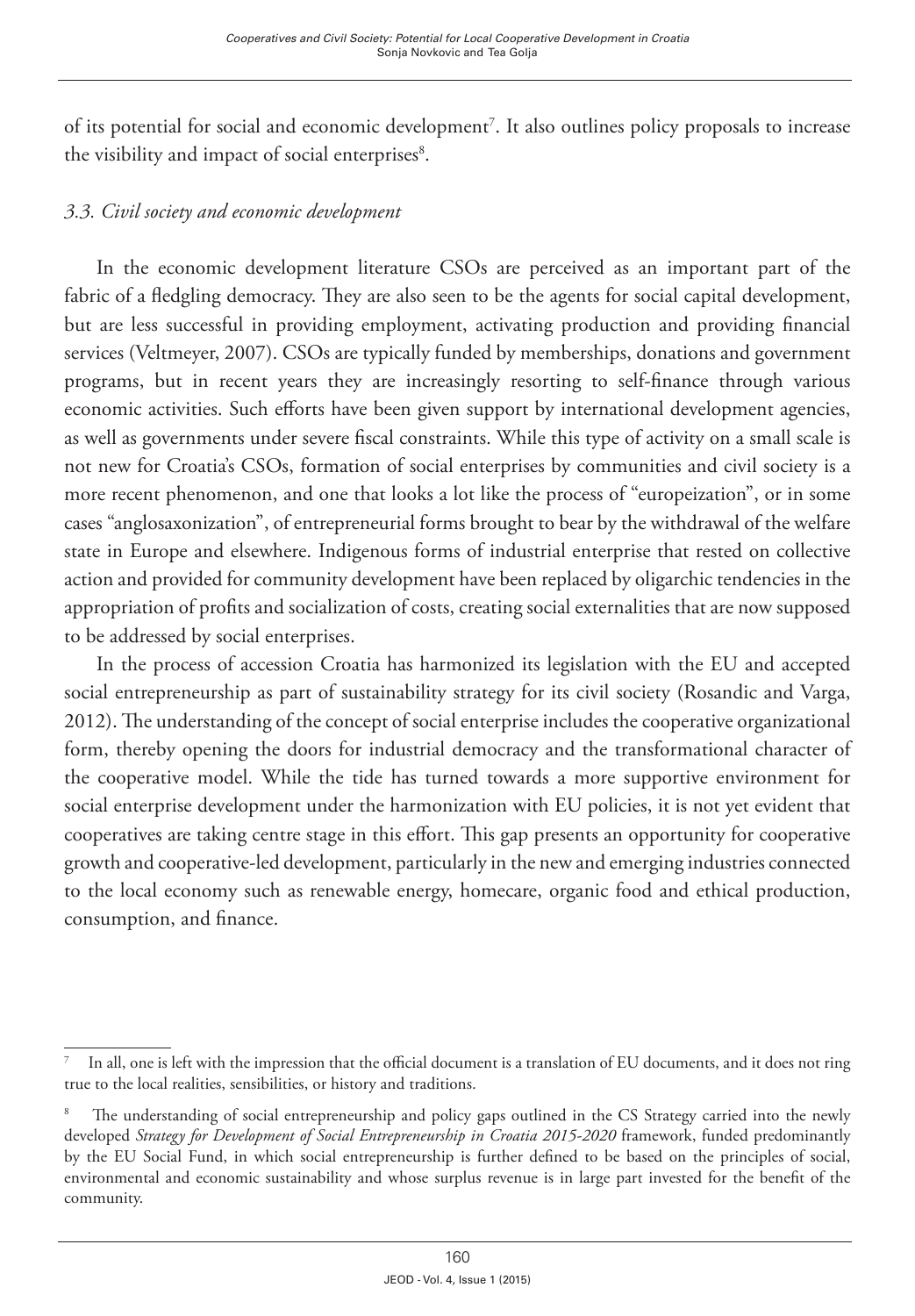# **4. Cooperatives and civil society organizations**

Under the changing and supportive institutional frameworks the number of registered associations in Croatia (including various types of social enterprises and cooperatives) has grown from 12,000 in 1990 to around 50,000 in 2013 ([Government of Croatia,](http://www.uzuvrh.hr/) 2013) of which 21,300 were also registered as non-profit organizations. Table 1 illustrates the numbers of CSOs, their revenue sources and employment in 2012. While donations and membership fees formed more than 50 per cent of their funding, and an additional 15 per cent came from government programs, civil society organizations generated 20 percent of their revenues by engaging in market activities in 2012, and the number has been rising. Taken together, these figures begin to measure the size of the CSO sector in the country.

|  |  | Table 1. The size of the CSO sector in Croatia. Revenue by source (in million EUR) and employment, 2012 |
|--|--|---------------------------------------------------------------------------------------------------------|
|  |  |                                                                                                         |

| Number of registered associations                                                   | 49,004         |
|-------------------------------------------------------------------------------------|----------------|
| Total revenue (mil. EUR)                                                            | 654            |
| Revenue generated from the sales of products and services                           | 130.3 (19.9%)  |
| Revenue generated from membership fees                                              | $66.5(10.1\%)$ |
| Revenue from the special regulations (sport, culture, humanitarian activities etc.) | $102(15.6\%)$  |
| Revenue from the assets                                                             | $18.5(2.8\%)$  |
| Donations                                                                           | 286.7 (43.8%)  |
| Other                                                                               | 50 (7.6%)      |
| Number of employees                                                                 | 9,757          |
|                                                                                     |                |

*Source*: Government of Croatia (2013)

CSOs carry out different roles in Croatian society—some are activist groups, while others provide social services or participate in the co-construction of policy. In other words, the relationship between CSOs and the Croatian government can be either conflicting or collaborative, but they are seen to carry independent functions to replace the government, supplement it, or assume an adversarial position and attempt to correct government actions. To this we can add their integration role, since in many instances CSOs and local governments engage as partners in collaborative community development projects.

Besides their traditional roles in education, charitable functions, or cultural and sports activities, new associations arose in recent years as a response to new societal challenges, most notably the environmental movement, but also the ethical consumers' movement. Some associations support local and organic agriculture, or attract members with a shared interest in the support of multifunctionality of local agriculture such as the development of olive growing and promotion of agro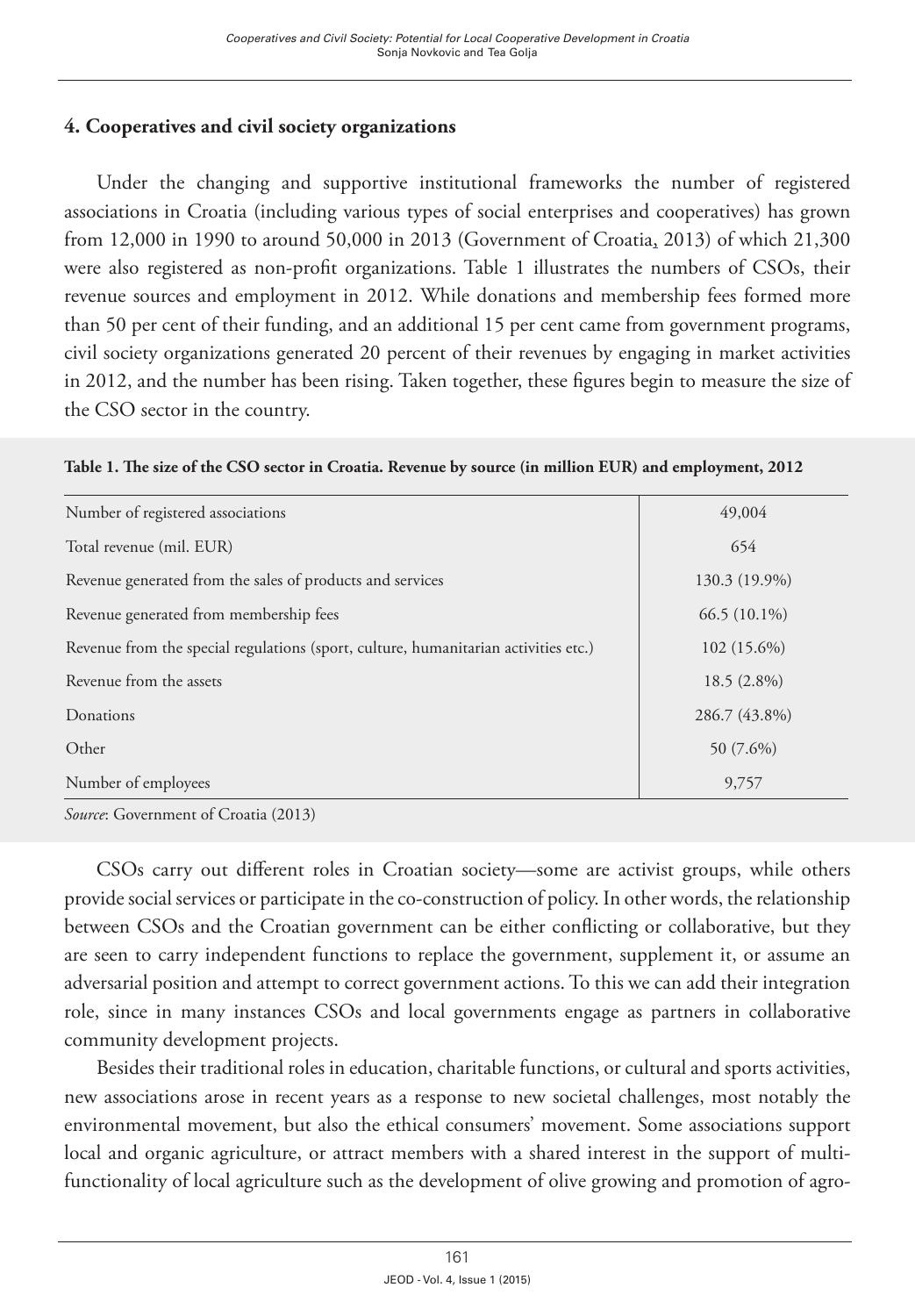tourism, or the return to traditional livestock grazing techniques. With Croatia's accession to the EU, the opportunity presented itself to draw on European funds to form social enterprises as a tool for job creation and/or addressing social marginalization. Some incumbent CSOs in Croatia had by then built capacity and the ability to access European funds, extending their activities to the development of social enterprises. In practice, this development has taken on various strategies. For instance, CSOs are often the founding members of social enterprises, or in other instances, members of a CSO are the founding members of social cooperatives.

When it comes to building cooperative development capacity, the Croatian cooperative movement includes a few regional and sector associations supported by the Center for Cooperative Entrepreneurship9 , a government agency tasked with the registry of cooperatives, cooperative development, and member education. These institutions are for the most part under-resourced, self-directed and locally oriented, without adequate capability or a tangible strategy for regional development and widening of cooperative networks. They mainly use their capacity for the registry of co-ops, overseeing the regulatory framework, and the drafting of the new law, while also lobbying for the preservation of cooperative property under constant threat in a hostile post-socialist climate (Bateman and Malekovic, 2003; Golja and Novkovic, 2014). Producer federations support trade shows and similar networking events for their existing members, but a concerted effort to link into new spaces for development does not yet seem to be their focus. The Center for Cooperative Entrepreneurship has also been partnering with CSOs in various employment reintegration projects.

New cooperative growth is therefore connecting to local movements and needs, or new sectors of the economy. Most new cooperatives are multi-stakeholder types, since the law does not discriminate between different types of members (Golja and Novkovic, 2014). New areas of cooperative expansion arising from the activity of CSOs, individuals, and local governments belong mostly to the renewable energy sector, ethical banking, ethical and local consumption, and agro-business, although social cooperatives are also on the rise<sup>10</sup>. There is a mix of initiatives for cooperative start-ups connected to social movements and activities of CSOs. Some initiatives engage a wide scope of community organizations, while in others CSOs play the developer role. An emerging pattern has been that CSOs engage other stakeholders to establish cooperatives as an extended arm for their activities that are also in the interest of the wider local community.

*Renewable energy cooperatives:* These cooperatives have been developing since 2011 as multistakeholder co-ops whose members are individuals, associations, local organizations and businesses,

<sup>&</sup>lt;sup>9</sup> The Croatian Cooperative Federation (HSZ) was established in 2002 as a democratically governed body serving the cooperative sector. Membership was mandatory for all cooperatives. It became the Center for Cooperative Entrepreneurship in 2014 within the Ministry of SMEs and Entrepreneurship. The agency is also one of the national actors responsible for the execution of social enterprise development strategy.

<sup>&</sup>lt;sup>10</sup> The presence of social cooperatives is evident in the activities of CSOs mainly in workforce reintegration of marginalised groups. However, a large proportion of social cooperatives are veterans' cooperatives, not all of them legitimate (see Golja and Novkovic, 2014).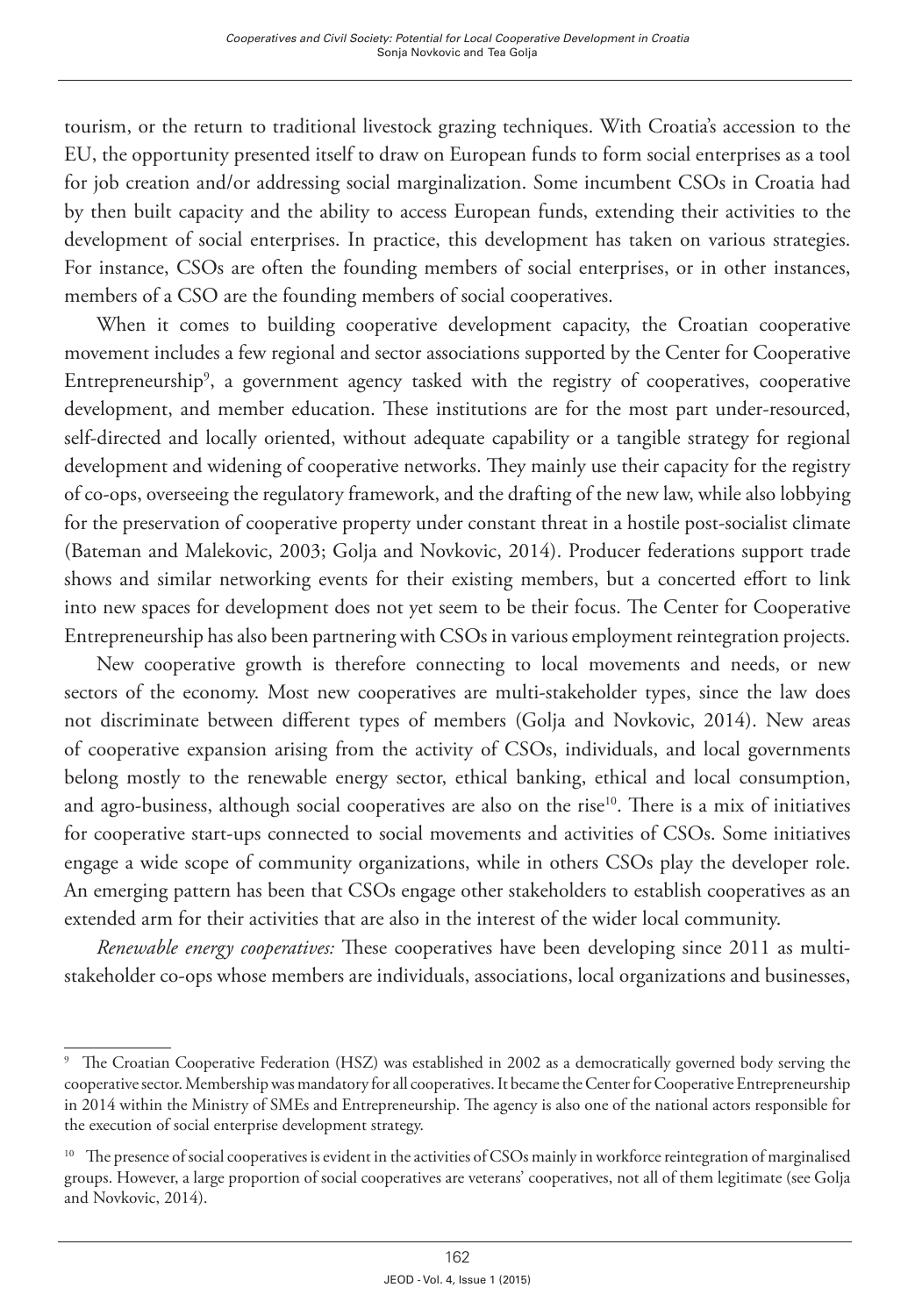and in some cases municipal governments. The first renewable energy cooperative was established on Krk island by 19 members—local organizations and a utility company, governments and individuals with a mission to rid the island of carbon-based energy sources. This is a consumer cooperative that is signing up new solar energy users. Since then, a UNDP renewable energy program supported the development of renewable energy co-ops in partnership with local development agencies and the civil society, including Krk Island Energy Cooperative. Different cooperative models have been utilized including consumer co-ops, supplier cooperatives, and community cooperatives. Financing methods include donor funds, membership fees, as well as crowd funding sources.

*Ethical finance cooperatives:* A campaign to establish the first ethical bank in Croatia resulted in the incorporation of a cooperative for ethical finance in 2013. The cooperative is the sole owner of the bank, to be incorporated in 2015. This was a community solution of the 105 founding members to overcome legal obstacles to democratic governance of a financial institution. The role of the cooperative is to raise the necessary capital, to provide democratic governance and ensure ethical policies and projects at the bank. The project is coordinated by a group of social entrepreneurs, although the founding members of the cooperative include a diverse group of individuals, civil society organizations, cooperatives, and other businesses and stakeholders. The bank will follow in the footsteps of other European ethical banks, and it has mobilized civil society in favour of banking on values unlike any other project in recent years.

*Ethical and local consumption cooperatives:* Solidarity purchasing groups are changing food distribution channels by building local economies through direct purchase from local producers. This movement has been enabled by the ongoing support for civil society from international donors and the Croatian government, particularly those striving to secure development of sustainable communities. Solidarity purchasing consumer groups have been formalizing their status in some areas by forming consumer cooperatives, or multi-stakeholder cooperatives which include producers. This type of cooperative has been difficult to conceptualize in the Croatian context where consumer cooperatives have not been present in the past and resources for their development are scarce. CSOs often partner in such ventures offering technical support, but co-op development support is wanting. Therefore, these groups tend to retain association status, or when they form a cooperative, the founding members may strive to maintain closed membership and thereby create quasi-cooperatives<sup>11</sup>. The cooperative potential to serve as a vehicle for local development based on equality and equity may be jeopardized in those cases.

*Agribusiness cooperatives*: The purpose of these cooperatives is the promotion of local and rural development based on the multi-functionality of agriculture and movements to return to indigenous crops and agricultural systems. They are typically initiated by local actors—governments, businesses, individuals and civil society organizations who become founding members of the cooperative.

<sup>&</sup>lt;sup>11</sup> "Social entrepreneurs" wishing to take advantage of recent incentives for cooperative development and capitalize on increasing demand for solidarity trade often limit membership to the legal minimum of seven founding members, thereby violating the ICA's open membership principle and forming what can be called "quasi-cooperatives."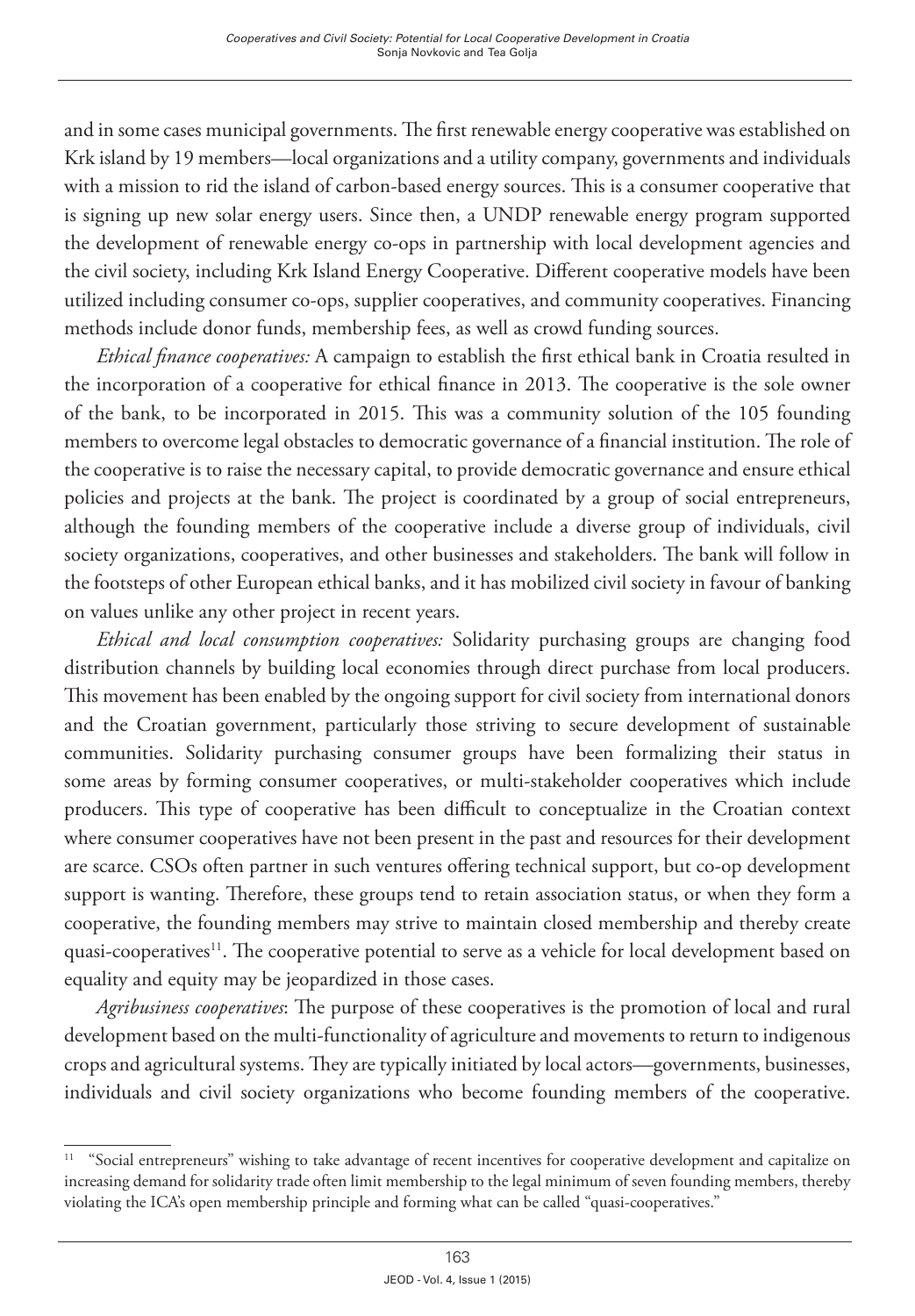Examples include olive oil producers<sup>12</sup>, goat cheese makers, or micro-wineries with related agrotourism services that are renewing and developing rural communities. Municipal governments are often a stakeholder in these cooperative ventures, providing evidence of the emergence of a developmental state at the local level, or at the minimum a trend of co-creation of institutions for community development with civil society.

*Social cooperatives*: Social cooperatives have been on the rise in the past decade. Under the Instrument for Pre-Accession Assistance (IPA) program for accession to the EU, the Croatian government developed a strategy for social inclusion and reintegration of marginalized people into the labour market. Cooperatives have entered this new space alongside other forms of social enterprise. In the majority of cases these cooperatives are an extension of activity for members of CSOs dealing with social integration. For example, Neos in Osijek is a social cooperative securing service jobs for former drug addicts that was established by the members of Neovisnost, an association whose mission is to combat drug addiction. Cooperative Humana Nova in Cakovec employs disabled and older women and was established by members of the Autonomous Centre ACT, a consulting group devoted to education and capacity building for civil society, including the development of social enterprises (CEDRA, n.d.). Whether they employ women, people over 50, particular ethnic groups, former addicts or people with disabilities, social cooperatives are an economic arm in the work of CSOs in those areas.

### **5. A reflection on cooperative growth in Croatia**

More than half of Croatia's 1,200 cooperatives in 2013 operated in agriculture (472), fisheries (41), or food industry (202) (HSZ, 2014). Many are traditional cooperatives that also form the majority membership in regional and sector cooperative federations. The national cooperative federation formed in 2002 (see above) was a mandated institution turned in 2014 into the Center for Cooperative Entrepreneurship, the government agency for co-op development. While it is an important resource, this agency cannot replace a voluntary equivalent of a federation typical in countries with developed cooperative movements. However, it is critical that the cooperative sector secures government resources and institutional support and in that sense the transformation of the Center is an important and potentially positive development.

A new cooperativism (see Vieta 2010), on the other hand, is growing as a by-product of the engagement of civil society in new emerging areas occupied by social enterprises. While the cooperative

<sup>12</sup> An example is Poljoprivredna Zadruga Vodnjan (http://www.pz-vodnjan.hr) whose founding members were members of the Association Agroturist (http://www.agroturist-vodnjan.hr) including local olive growers and the municipal government. The mandate of the association is the promotion of agriculture in the region. The cooperative produces its brand of olive oil as a joint product of regional olive growers, promotes olive growing and sells seedlings of indigenous sorts of olive trees. The cooperative is the vehicle for regional economic development.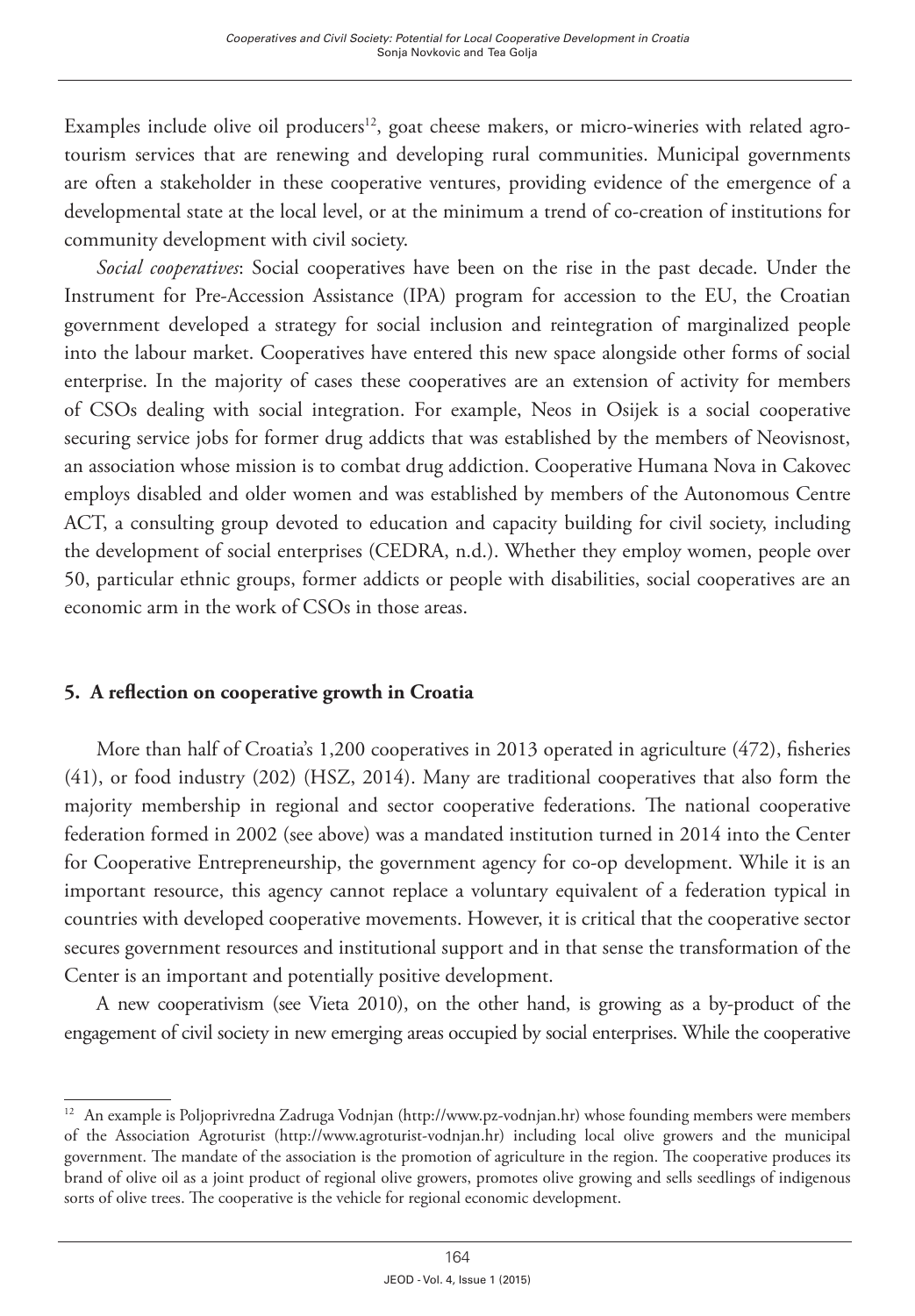development role is assumed by CSOs often as an extension of their work on particular socio-economic issues, some of them have also become hubs for growth of social enterprises. As key institutions for bottom-up development recognized by the international community, CSOs gained access to donor agencies and their programs. Therefore, they facilitated development of cooperatives for job integration of marginalized individuals and engaged in start-ups of social cooperatives. One such NGO is Slap, the Association for Creative Development<sup>13</sup>, with a mandate to create meaningful employment for ecological production and sustainable communities. It is engaged in the promotion and growth of democratic social enterprises and serves as a networked resource centre providing funds, education and expertise to fledgling social enterprises. Slap helped set up a national network of support centres (CEDRA) bringing together 80 organisations from across the country, and providing education, research and business consulting for social enterprises contributing to local development (Spear, 2014).

However, there are potential drawbacks with this approach to cooperative development with marginal engagement of cooperative institutions, let alone a movement. Civil society organizations support development of social enterprises and play their part in the national strategy to unload on to communities the traditional role for government in the provision of social services and public goods. Stubbs (2007: 222) has suggested that "like Rome, civil society cannot be built in a day" and that there may be opportunistic developments among social enterprises morphing from "'social movements' to 'organizations' as the dominant form of collective action, pointing to the increasing importance of 'modern' NGOs which emphasise issue-specific interventions and pragmatic strategies with a strong employment focus, rather than the establishment of a new democratic counter-culture" (Bagic, quoted in Stubbs, 2007: 220).

This statement also applies to cooperatives. The cooperative sector may grow fast if the right incentives are put in place, but the cooperative movement will need a lot more time to become a home-grown collective solution to some of the economic issues Croatia is facing today. The emergence of quasi-cooperatives in Croatia in the past was connected to managerial oligarchy (Bateman and Malekovic, 2003). New quasi-cooperatives emerge as a result of the opportunistic behaviours of "social entrepreneurs" and is evident in their prolonged existence with the minimum number of members required by law, and the closed membership practices of many new cooperatives.

Today, a strategic approach to cooperative growth in Croatia is still lacking. It is not clear who might take this on under the current institutional environment, unless the cooperative sector organizes into a network for this purpose<sup>14</sup>. Although included in social enterprise development,

<sup>13</sup> See: [www.slap.hr](http://www.slap.hr/)

<sup>&</sup>lt;sup>14</sup> Quebec's experience is an example of fast co-op centred regional development with state and CSO support. Describing Quebec's regeneration of the cooperative movement Diamantopoulos (2013) credits their network of second-tier regional development cooperatives for their fast growth and co-op lead regional development. These cooperatives brought delegates from established and emerging cooperatives together to develop more cooperatives in their regions. They reached out to civil society to stimulate and support new cooperatives, and pooled community, sector and public resources for this purpose (also see Duguid, Tarhan and Vieta, 2015).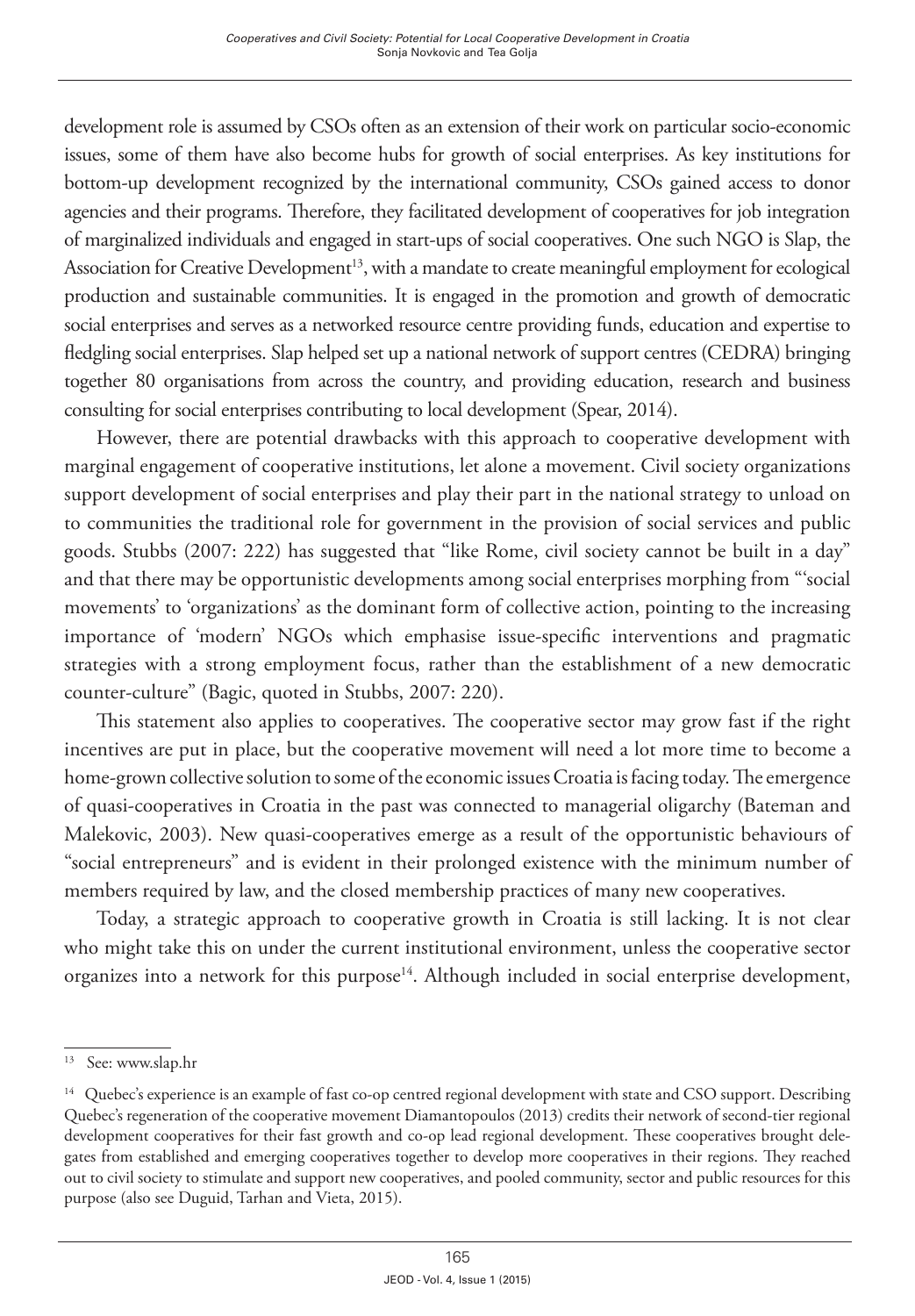cooperatives can do better by impacting the economic model and addressing the source of new post-socialist marginalization. Some obstacles to a fast emergence of a national federation in Croatia assuming a leadership role, besides questions of local post-war politics<sup>15</sup> and lack of capacity, are evident. First, traditional cooperatives are far removed from the new emerging ones and from the movements that inspire them, yet without a collaborative effort between the old and the new it will be impossible to create a meaningful national federation. There may be an opportunity for collaboration between the existing sector and/or regional federations; however new cooperatives have been much closer to their founding agencies than to the existing cooperative movement. Second, foreign injection of capital is the main enabler of co-op growth in new sectors—how resilient they will be after the pullout of this support remains to be seen. And, third, new cooperative development is tied to social movements that are not connected into cooperative networks. Often, their leaders do not see the advantage of making such connections, particularly when traditional cooperatives are "technocratic" and driven by managerial decision making.

### **6. Conclusion**

Cooperative enterprises as part of a movement can be engines of regional development. Coupled with the right type of institutional support, cooperative regions can thrive over multiple generations. The advantage of cooperative economies has been evident in the provision of job security, equitable income distribution, and positive social externalities (Erdal, 2014). However, fast growth of the cooperative form of enterprise envisioned by the ICA's *Blueprint for the Co-operative Decade* may be facing some obstacles.

Exploring developments in Croatia's transition to capitalism in the past 25 years we note that cooperative development today is mostly initiated within sectors connected to new social movements and funded by external funds and agencies as social enterprises. Fast growth of civil society organizations has transformed them into agents of social development and support structures of social enterprises, but it has also created fragmentation, competition for limited funds between CSOs, and a lack of transparency within this sector.

Such developments present both an opportunity and a threat for the cooperative movement. The opportunity is to tap into these spaces and new movements to strategically leverage cooperative communities. The threat lies in the possibility that cooperatives will become an integral part of the by now established neoliberal socio-economic fabric, replacing government as the provider of social services, rather than as agents of transformative processes in the economy.

<sup>&</sup>lt;sup>15</sup> The fastest growing type of cooperatives in Croatia is veteran's cooperatives. They are promoted and financially supported by the Ministry of veterans affairs, and although some function well, many are quasi-cooperatives. Their fast growth presents an impediment to the overall objectives of a cooperative federation, since they are not removed from the post-war politics and veterans' entitlements (see Golja and Novkovic, 2014).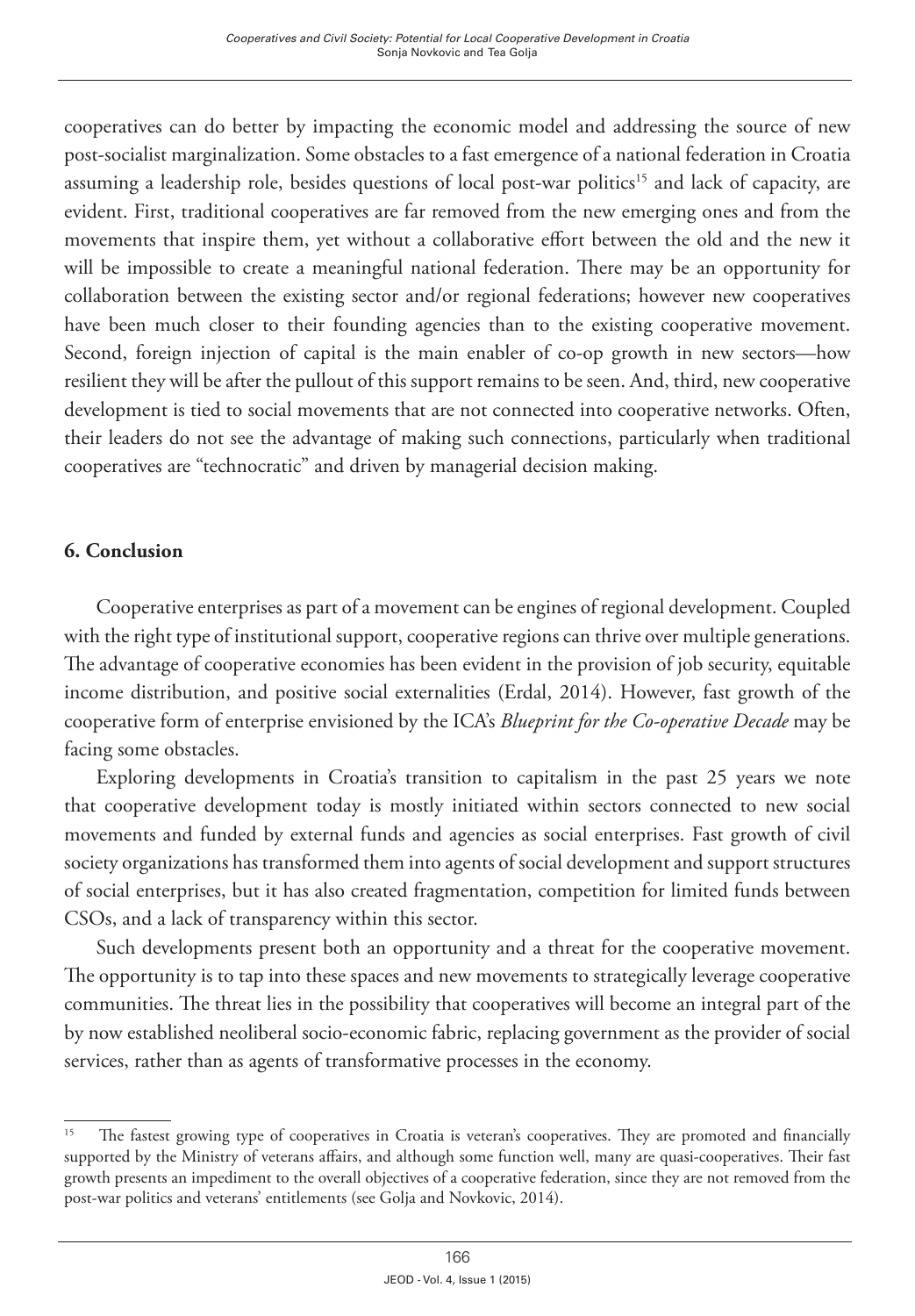Leadership in the cooperative movement in Croatia is in a vacuum. The national federation has been transformed into the government-mandated Center for Cooperative Entrepreneurship, while the sector has not yet re-organized. While the Center may be able to draw resources from the state and influence or help co-create government strategy in relation to cooperative development, the cooperative movement needs to connect to newly emerging social movements and CSOs to form networks for regional development. Otherwise, the vision of the Blueprint may remain a distant aspiration.

#### **References**

- Bateman, M. & Malekovic, S. (2003)*. A strategy for the development of the co-operative sector in Croatia*. The EU CARDS programme for Croatia.
- Bezovan, G. and M.Ivanovic (2009) *Razvoj civilnog drustva u Hrvatskoj*. UNDP Croatia. Available at: http://programjako. info/wp-content/uploads/2009/01/UNDP\_RazvojCivilnogDrustvaUHrvatskoj.pdf [Accessed: 28 July 2015]
- Bezovan, G., Zrinscek, S. & Vugec, M. (2005). *Civil society in Croatia: Gaining trust and establishing partnerships with the state and other stakeholders*. CERANEO-CIVICUS Civil society Index report for Croatia.
- Bokulic, S., Etchart, N. & Varga, E. (2006). *The legal and regulatory framework for self-financing in Croatia*. Zagreb: NESsT.
- CEDRA (n.d.). *Hrvatske socijalne zadruge* (Croatian social cooperatives). Available at: [http://cedra.hr/assets/attach/](http://cedra.hr/assets/attach/posts/785/soccoop.pdf) [posts/785/soccoop.pdf](http://cedra.hr/assets/attach/posts/785/soccoop.pdf) [Accessed: 22 May 2015]
- European Commission (2013). *Social economy and social entrepreneurship*. Social Europe Guide, vol. 4. Available at: <http://ec.europa.eu/social/main.jsp?catId=738&langId=en&pubId=7523>[Accessed: 22 May 2015]
- European Parliament (2013). Resolution A7-0222/2013. Available at: [http://www.europarl.europa.eu/sides/getDoc.](http://www.europarl.europa.eu/sides/getDoc.do?pubRef=-//EP//NONSGML+REPORT+A7-2013-0222+0+DOC+PDF+V0//EN) [do?pubRef=-//EP//NONSGML+REPORT+A7-2013-0222+0+DOC+PDF+V0//EN](http://www.europarl.europa.eu/sides/getDoc.do?pubRef=-//EP//NONSGML+REPORT+A7-2013-0222+0+DOC+PDF+V0//EN) [Accessed: 22 May 2015]
- Develtere, P. (1992). *Co-operative development: Towards a social movement perspective.* Saskatoon: Centre for the Study of Co-operatives.
- Diamantopoulos, M. (2013). *The Blueprint paradox: Can co-operators overcome movement degeneration to drive post-crisis recovery?* Paper presented at the ICA research conference 2013, 15-16 June 2015, Nicosia, Cyprus.
- Di Maggio, P.J. & Powell, W.W. (1983). The iron cage revisited: Institutional isomorphism and collective rationality in organizational fields. *American Sociological Review,* 48: 147-160. DOI: <http://dx.doi.org/10.2307/2095101>
- Duguid, F., Tarhan, M.D. & Vieta, M. (2015). *New cooperative development in Canada: Findings from research emerging from the Co-operative Development Initiative (2009-2013)*. Program Report to Co-operatives and Mutuals Canada (CMC) and the Measuring the Co-operative Difference Research Network (MCDRN). Ottawa: Measuring the Co-operative Difference Research Network. Available at: http://www.cooperativedifference.coop/co-operativesin-canada/new-co-operative-development-in-canada/ [Accessed: 1 July 2015]
- Ellerman, D. (1982). *The socialisation of entrepreneurship: The empresarial division of Caja Laboral Popular.* Boston, MA: Industrial Cooperative Association.
- Erdal, D. (2014). Employee Ownership and Health: An initial study. In Novkovic, S. & Webb, T. (Eds.) *Co-operatives in a Post-Growth Era*. London: Zed books.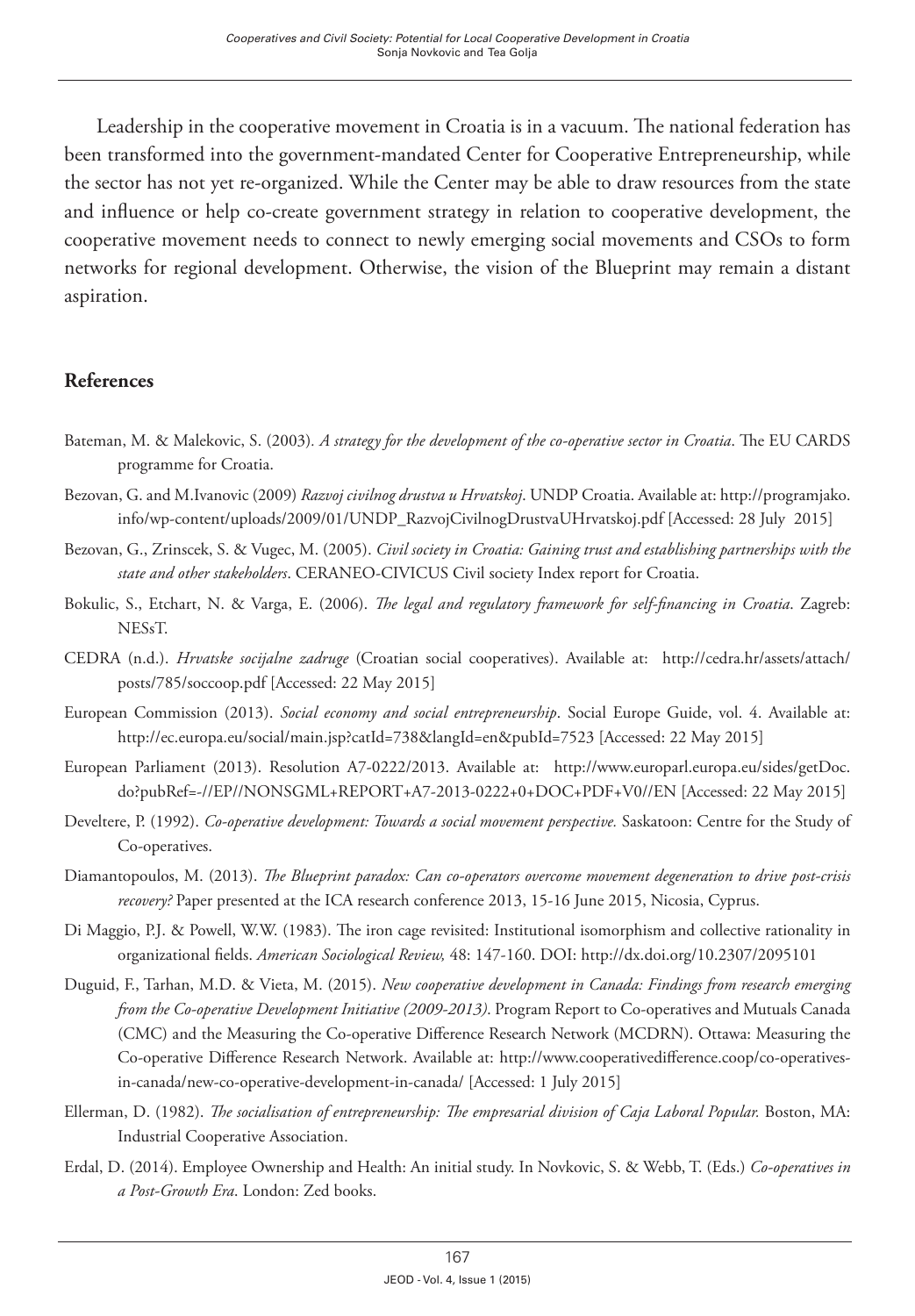- Fairbairn, B. (2001). Social movements and co-operatives: Implications for history and development. *Review of International Co-operation,* 94: 24-34.
- Fulton, M. & Hueth, B. (2009). *Cooperative Conversions, Failures and restructurings: case studies for US and Canadian Agriculture*. Saskatchewan: Center for study of Co-operatives.
- Gijselnckx, C. & Develtere, P. (2008). The cooperative trilemma. Co-operatives between market, state and civil society. *Working Papers on Social and Co-operative Entrepreneurship*, WP-SCE 08-01. Available at: [http://cdn.nimbu.io/s/](http://cdn.nimbu.io/s/hcjwsxq/channelentries/1sxtlwn/files/wp_sce_08-01.pdf) [hcjwsxq/channelentries/1sxtlwn/files/wp\\_sce\\_08-01.pdf](http://cdn.nimbu.io/s/hcjwsxq/channelentries/1sxtlwn/files/wp_sce_08-01.pdf) [Accessed: 22 May 2015]
- Golja, T. & Novkovic, S. (2014). Determinants of Cooperative Development in Croatia. In Hammond- Ketilson, L. & Robichaud Villettaz, M.P. (Eds.) *Cooperatives' Power to Innovate: Selected Texts*. Lévis: International Summit of Cooperatives, pp. 15-26.
- Government of the Republic of Croatia (2012). *Nationalna strategija stvaranja poticjnog okruženja za razvoj civilnoga društva od 2012* (Strategy for Development of the Civil Society in Croatia 2012-2016). Office for Associations. Available at: http://www.uzuvrh.hr/userfiles/file/prijelom\_hrv.pdf [Accessed: 28 July 2015].
- Government of the Republic of Croatia (2013). *Udruge Republici Hrvatskoj*. Office for Associations. Available at: [http://](http://uzuvrh.hr/userfiles/file/udruge_u_republici_hrvatskoj_letak.pdf) [uzuvrh.hr/userfiles/file/udruge\\_u\\_republici\\_hrvatskoj\\_letak.pdf](http://uzuvrh.hr/userfiles/file/udruge_u_republici_hrvatskoj_letak.pdf) [Accessed 27 July 2015]
- Government of the Republic of Croatia (2015). *Strategija razvoja društvenog poduzetništva u Republici Hrvatskoj za razdoblje od 2015. do 2020. godine* (Strategy for Development of Social Entrepreneurship in Croatia 2015-2020). Ministry of Labour and Pension System. Available at: [https://vlada.gov.hr/UserDocsImages/Sjednice/2015/226%20](https://vlada.gov.hr/UserDocsImages/Sjednice/2015/226 sjednica Vlade/226 - 7.pdf) [sjednica%20Vlade/226%20-%207.pdf](https://vlada.gov.hr/UserDocsImages/Sjednice/2015/226 sjednica Vlade/226 - 7.pdf) [Accessed: 22 May 2015].
- Herman, R. & Sousa, S. (Eds.) (2012). *A Co-operative Dilemma: Converting Organizational Form*. Saskatchewan: Center for study of co-operatives.
- HSZ (2014). Analysis of the Cooperative Sector to 31 December 2013. Zagreb: Croatian Centre for Cooperative Production. Available at: [http://www.zadruge.hr/images/stories/pdf/Analiza%20zadruznog%20sustava.pdf](http://www.zadruge.hr/images/stories/pdf/Analiza zadruznog sustava.pdf) [Accessed: 15 May 2015].
- ICA (1995). Co-operative identity, values & principles. Available at: [http://ica.coop/en/whats-co-op/co-operative](http://ica.coop/en/whats-co-op/co-operative-identity-values-principles)[identity-values-principles](http://ica.coop/en/whats-co-op/co-operative-identity-values-principles) [Accessed: 14 October 2014].
- ICA (2012). *Blueprint for a co-operative decade*. Available at: [http://ica.coop/sites/default/files/media\\_items/ICA%20](http://ica.coop/sites/default/files/media_items/ICA Blueprint  Final  Feb 13 EN.pdf) [Blueprint%20-%20Final%20-%20Feb%2013%20EN.pdf](http://ica.coop/sites/default/files/media_items/ICA Blueprint - Final - Feb 13 EN.pdf) [Accessed: 22 May 2015].
- Pasha, M.K. & Blaney, D.L. (1998). Elusive Paradise: The Promise and Peril of Global Civil Society. *Alternatives,* 23: 417-450.
- Lypschutz, R. (Ed.) (2006). *Civil societies and social movements*. Aldershot, UK: Ashgate publishing.
- Nacionalna Zaklada za Razvoj Civilnog Drustva (2014). Available at: <http://zaklada.civilnodrustvo.hr/frontpage> [Accessed: 22 May 2015]
- Rosandic, A. & Varga, E. (2012). *An assessment of self-financing and social enterprise among civil society organizations in Croatia – Developments since 2006*. Zagreb: NESsT Learning series.
- Sanchez Bajo, C. & Roelants, B. (2011). *Capital and the debt trap. Learning from co-operatives in the global crisis*. London: Palgrave McMillan. DOI:<http://dx.doi.org/10.1057/9780230308527>
- Spear, R. (2014). *Social entrepreneurship and other models to secure employment for those most in need.* European Commission. Available at: http://ec.europa.eu/social/main. jsp?catId=89&langId=en&newsId=1904&moreDocuments=yes&tableName=news [Accessed: 22 May 2015]